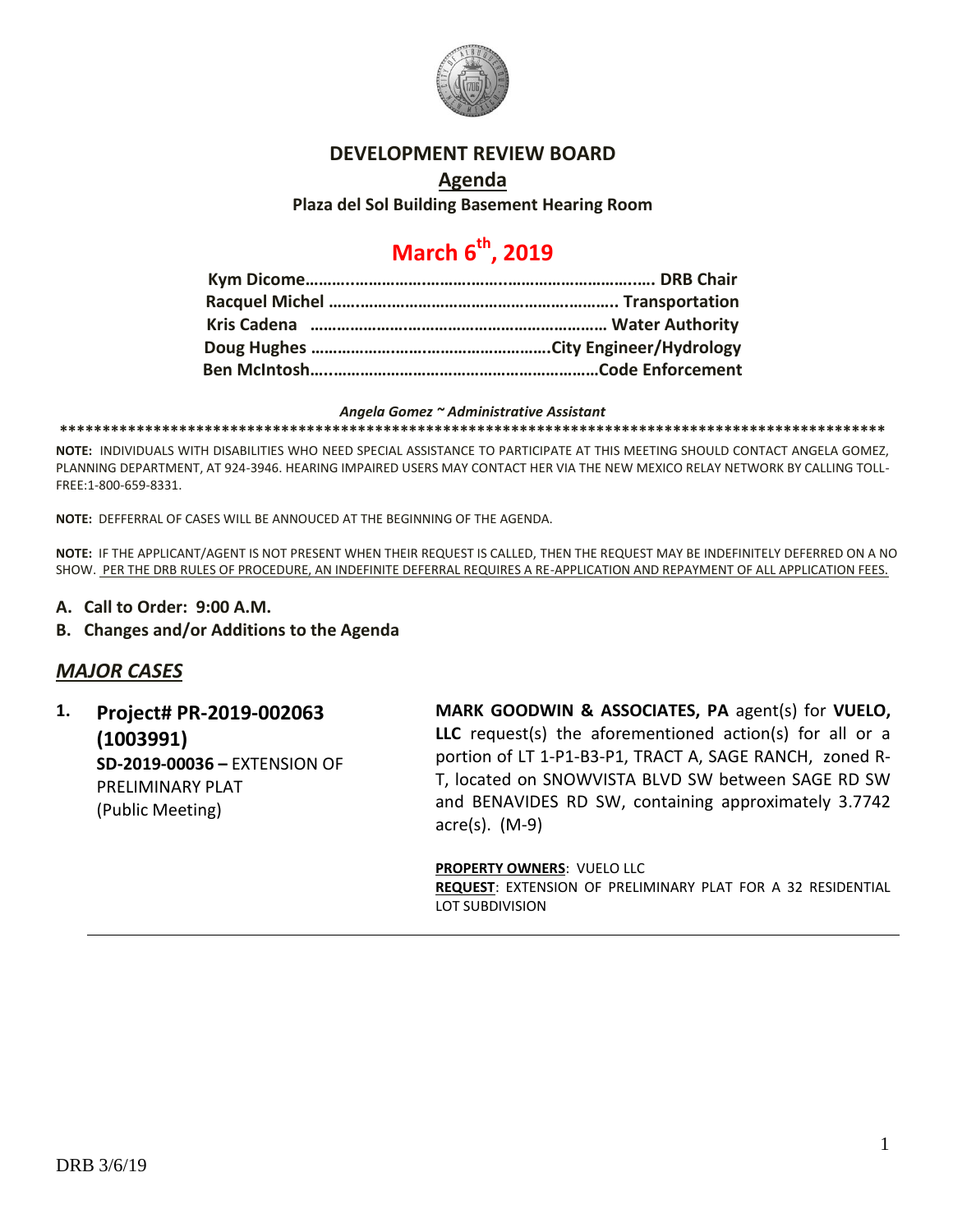| 2. | Project# PR-2019-002079<br>SD-2019-00037 - VACATION OF RIGHT-<br>OF-WAY<br>(Public Hearing)                            | MRWM LANDSCAPE ARCHITECTS agent(s) for BEVERLY<br><b>DONNELLAN</b> request(s) the aforementioned action(s) for all<br>or a portion of LOT 10 and PORTIONS OF LOTS 9 & 11<br>BLOCK 18, PARKLAND HILLS ADDITION, zoned R-1D, located<br>at 629 SIERRA DR. SE, containing approximately 0.354<br>$\arccos 0$ . (L-17)                                                                                                                                                             |
|----|------------------------------------------------------------------------------------------------------------------------|--------------------------------------------------------------------------------------------------------------------------------------------------------------------------------------------------------------------------------------------------------------------------------------------------------------------------------------------------------------------------------------------------------------------------------------------------------------------------------|
|    |                                                                                                                        | PROPERTY OWNERS: DONNELLAN MICHAEL J & BEVERLY L<br>REQUEST: VACATE A PORTION OF LOMA LINDA PLACE SE                                                                                                                                                                                                                                                                                                                                                                           |
| 3. | Project# PR-2019-002080<br>(1011527)<br>SD-2019-00038 - FINAL PLAT<br>(Public Meeting)                                 | <b>HUSTON</b><br>INC.<br><b>PULTE</b><br><b>BOHANNAN</b><br>agent(s)<br>for<br><b>MEXICO</b><br><b>DEVELOPMENT</b><br>OF<br><b>NEW</b><br>request(s)<br>the<br>aforementioned action(s) for all or a portion of LOTS 7-10<br>BLOCK 29, NORTH ALBUQUERQUE ACRES,<br>and 23-26,<br>TRACT A, UNIT B, zoned NR-BP, located on ALAMEDA BLVD<br>between SAN PEDRO DR. and LOUISIANA BLVD., containing<br>approximately 8.0088 acre(s). (C-18)                                        |
|    |                                                                                                                        | <b>PROPERTY OWNERS: PULTE HOMES</b><br>REQUEST: FINAL PLAT APPROVAL FOR A 34 LOT RESIDENTIAL<br>DEVELOPMENT                                                                                                                                                                                                                                                                                                                                                                    |
| 4. | Project# PR-2018-001914<br>(1009674, 1006801)<br>SI-2019-00040 - SITE PLAN<br>(Public Meeting)                         | TIERRA WEST, LLC agent(s) for GALLATIN DEVELOPMENT<br>LLC & CLIFFORD ABQ C/O BURKE & ASSOCIATES LLC<br>request(s) the aforementioned action(s) for all or a portion<br>of TRACT C BULK LAND PLAT of TRACTS A THRU D<br>MERIDIAN BUSINESS PARK II (A REPLAT OF LOT 3 & TRACTS<br>S-1A, S-2A-2 ATRISCO BUSINESS PARK UNIT 2), zoned NR-<br>BP, located on GALLATIN PLACE NW between LOS<br>VOLCANES RD NW and FORTUNA RD NW, containing<br>approximately 22.4273 acre(s). (J-10) |
|    |                                                                                                                        | <b>PROPERTY OWNERS: GALLATIN DEVELOPMENT LLC &amp; CLIFFORD ABQ</b><br>C/O BURKE & ASSOCIATES LLC<br><b>REQUEST: DRB SITE PLAN FOR A MAJOR EXPANSION</b>                                                                                                                                                                                                                                                                                                                       |
| 5. | Project# PR-2019-002118<br>(1004073)<br>VA-2019-00057 - EXTENSION OF<br><b>INFRASTRUCTURE LIST</b><br>(Public Meeting) | MARK GOODWIN & ASSOCIATES, PA agent(s) for JTH, LLC<br>request(s) the aforementioned action(s) for all or a portion<br>of all TRACTS and LOTS, CORRECTION PLAT for VOLTERRA<br>VILLAGE, zoned MX-M, located at JUAN TABO HILLS BLVD<br>SE between MANACHOS RD SE and SILVER CHARM RD SE,<br>containing approximately 25.84 acre(s). (M-21)<br>PROPERTY OWNERS: JTH LLC, LGI HOMES and VARIOUS PROPERTY<br><b>OWNERS</b><br><b>REQUEST: EXTENSION OF SIDEWALK DEFFERAL</b>      |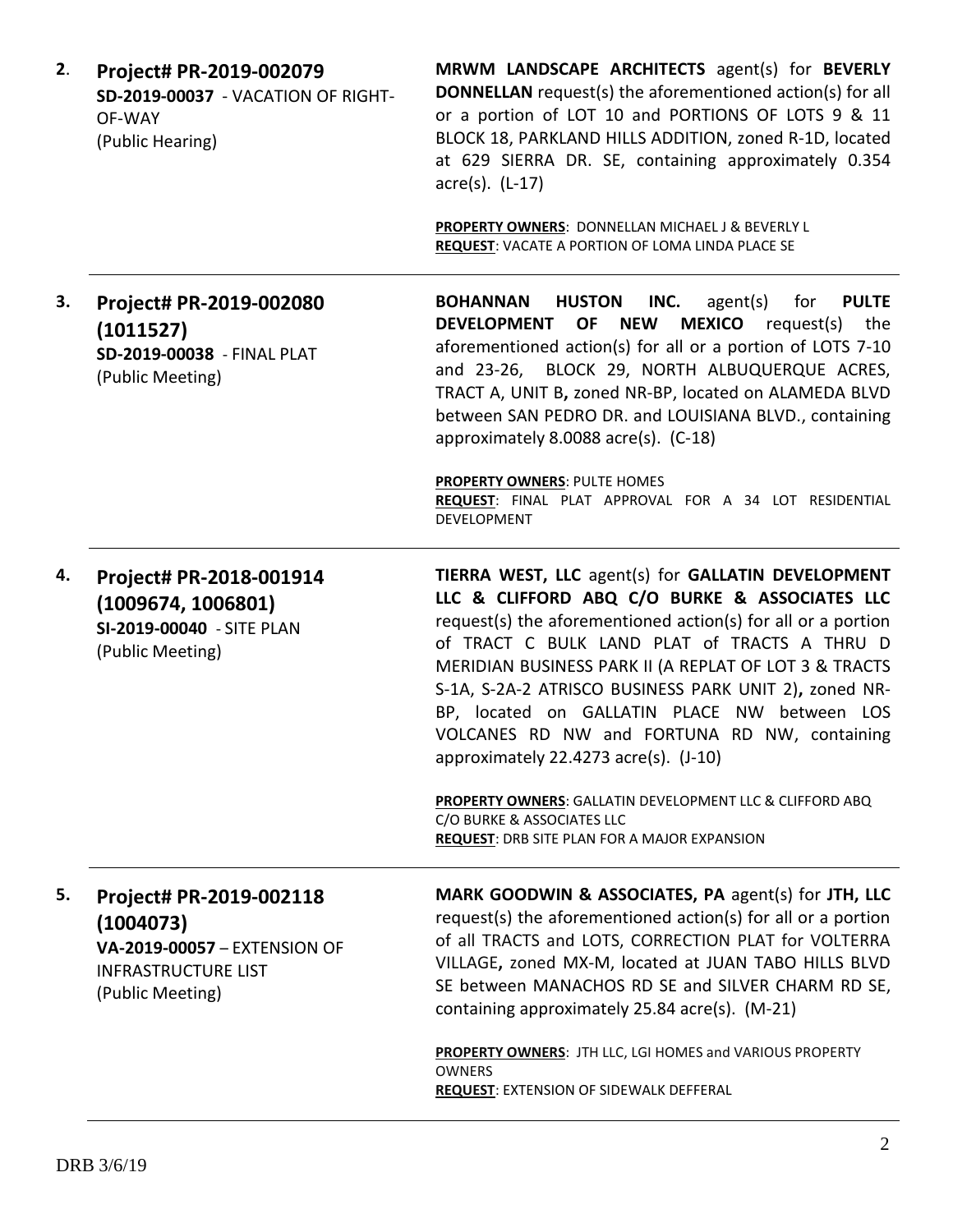| 6. | Project# PR-2018-001759<br>SD-2018-00129-PRELIMINARY PLAT<br>VA-2018-00234 - DESIGN VARIANCE<br>VA-2019-00025 - SIDEWALK WAIVER<br>VA-2019-00026 - SIDEWALK DEFERRAL<br>VA-2019-00027 - DESIGN VARIANCE<br>(Public Hearing)                   | <b>HUSTON INC.</b> agent(s) for WESTERN<br><b>BOHANNAN</b><br>ALBUQUERQUE LAND HOLDINGS C/O GARRETT REAL<br><b>ESTATE DEV.</b> request(s) the aforementioned action(s) for all<br>or a portion of TRACT P WATERSHED SUBDIVISION, zoned<br>PC, located on ARROYO VISTA BLVD NW near 118 <sup>th</sup> /HIGH<br>MESA, containing approximately 88.68 acre(s). (H-07, J-08,<br>J-07) [Deferred from 1/23/19, 2/13/19]<br><b>PROPERTY OWNERS: WESTERN ALBO LAND HOLDINGS c/o GARRETT</b><br><b>DEV CORP</b><br>REQUEST: PRELIMINARY PLAT TO SUBDIVIDE INTO 327 LOTS + 46<br>TRACTS AND DESIGN VARIANCES TO DPM AND WAIVER/ DEFERRAL OF<br>S/WS |
|----|-----------------------------------------------------------------------------------------------------------------------------------------------------------------------------------------------------------------------------------------------|--------------------------------------------------------------------------------------------------------------------------------------------------------------------------------------------------------------------------------------------------------------------------------------------------------------------------------------------------------------------------------------------------------------------------------------------------------------------------------------------------------------------------------------------------------------------------------------------------------------------------------------------|
| 7. | Project# PR-2018-001991<br>(1004404)<br>SD-2019-00026 - PRELIMINARY PLAT<br>VA-2019-00033 - TEMPORARY DEFERRAL<br>OF SIDEWALK<br><b>SD-2019-0027 - VACATION OF</b><br><b>TEMPORARY PUBLIC DRAINAGE</b><br><b>EASEMENT</b><br>(Public Hearing) | PRICE LAND AND DEVELOPMENT GROUP agent(s) for PV<br>TRAILS ALBUQUERQUE, LLC request(s) the aforementioned<br>action(s) for all or a portion of TRACT 6 BULK LAND PLAT OF<br>THE TRAILS UNIT 3A & TRACT C CORRECTION PLAT OF<br>VALLE PRADO UNIT 3 (AKA VALLE PRADO UNITS 4 & 5),<br>zoned R-1D, located on WOODMONT AVE between<br>RAINBOW AVE and PASEO DEL NORTE BLVD, containing<br>approximately 15.52 acre(s). (C-9) [Deferred from 2/13/19, 2/27/19]<br>PROPERTY OWNERS: PV TRAILS ALBUQUERQUE LLC<br><b>REQUEST: PRELIMINARY PLAT FOR 93 RESIDENTIAL LOTS</b>                                                                       |

# *MINOR CASES*

| 8.               | Project# PR-2018-001431           | CSI - CARTESIAN SURVEYS INC. agent(s) for CITY OF         |
|------------------|-----------------------------------|-----------------------------------------------------------|
|                  | SD-2019-00055 - PRELIMINARY/FINAL | ALBUQUERQUE FIRE DEPARTMENT AND DEPARTMENT OF             |
|                  | <b>PLAT</b>                       | MUNICIPAL DEVELOPMENT request(s) the aforementioned       |
| (Public Meeting) |                                   | action(s) for all or a portion of PARCEL D WITHIN LOT 23, |
|                  |                                   | BLOCK 31, SNOW HEIGHTS ADDN and VACATED PORTIONS          |
|                  |                                   | OF SNOW HEIGHTS CIRCLE NE, zoned MX-M, located on         |
|                  |                                   | MENAUL BLVD NE, west of EUBANK BLVD NE and east of        |
|                  |                                   | GLORIETA ST NE, containing approximately 1.2105 acre(s).  |
|                  |                                   | $(H-20)$                                                  |
|                  |                                   |                                                           |
|                  |                                   | <b>PROPERTY OWNERS: J&amp;J HEIGHTS LLC</b>               |

**REQUEST**: PLAT FOR NEW FIRE STATION #9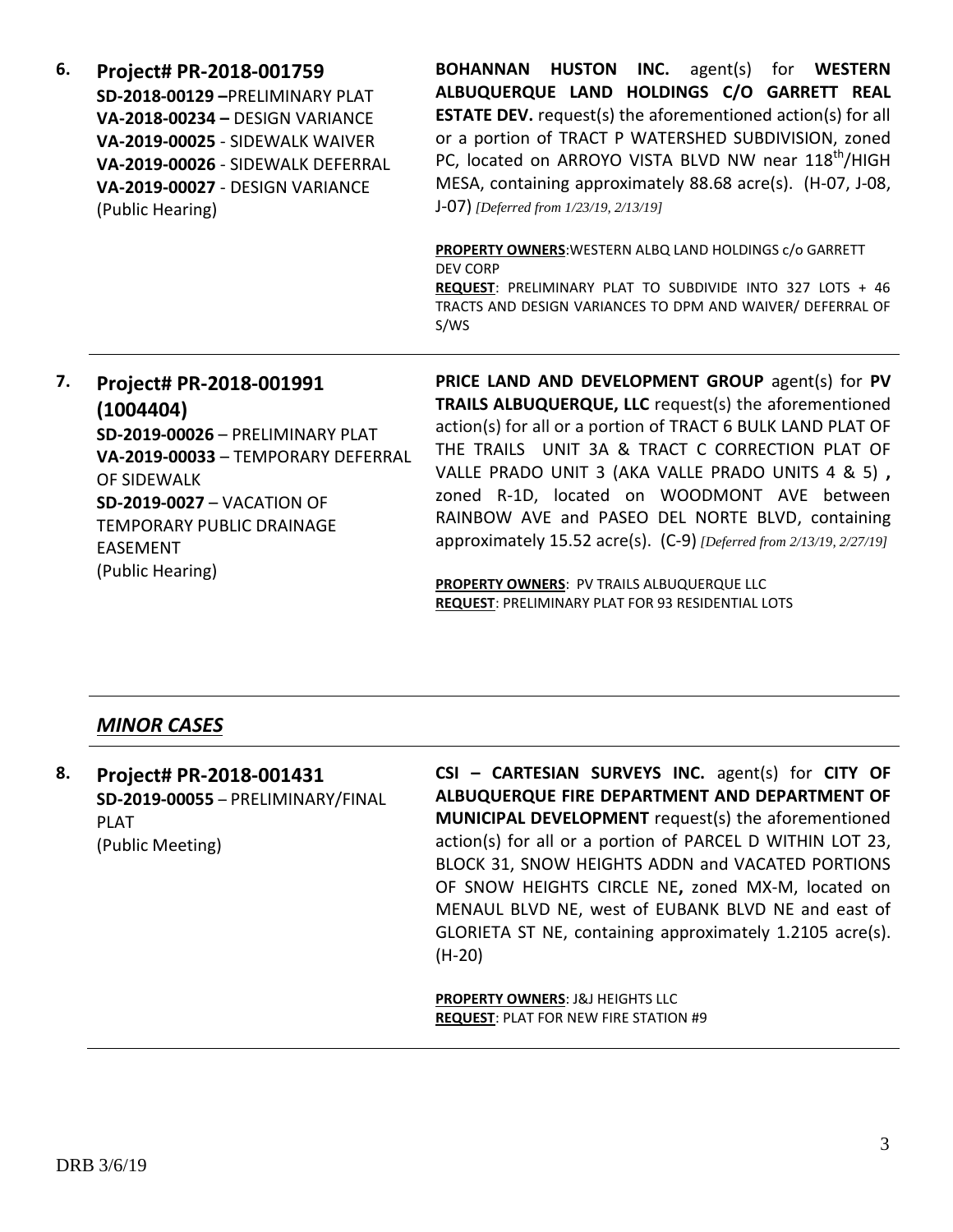| 9.  | Project# PR-2018-001431<br>(1001081)<br>SI-2019-00059 - - FINAL SIGN OFF OF EPC<br>SITE PLAN(18EPC-40037)<br>(Public Meeting)                                                                                                                    | CONSENSUS PLANNING, INC. agent(s) for CITY OF<br>ALBUQUERQUE, FIRE DEPARTMENT AND DEPARTMENT OF<br>MUNICIPAL DEVELOPMENT request(s) the aforementioned<br>action(s) for all or a portion of PARCEL D WITHIN LOT 23,<br>BLOCK 31, SNOW HEIGHTS ADDN and VACATED PORTIONS<br>OF SNOW HEIGHTS CIRCLE NE, zoned MX-M (NR-SU),<br>located on MENAUL BLVD NE, west of EUBANK BLVD NE<br>and east of GLORIETA ST NE, containing approximately<br>1.2105 acre(s). (H-20)<br>PROPERTY OWNERS: CITY OF ALBUQUERQUE<br>REQUEST: EPC SITE PLAN SIGN OFF FOR FIRE STATION #9            |
|-----|--------------------------------------------------------------------------------------------------------------------------------------------------------------------------------------------------------------------------------------------------|----------------------------------------------------------------------------------------------------------------------------------------------------------------------------------------------------------------------------------------------------------------------------------------------------------------------------------------------------------------------------------------------------------------------------------------------------------------------------------------------------------------------------------------------------------------------------|
| 10. | Project# PR-2018-001702<br>SD-2019-00053 - PRELIMINARY/FINAL<br><b>PLAT</b><br>SD-2019-00063 - SIDEWALK VARIANCE<br>SD-2019-00064 - STREET WIDTH<br><b>VARIANCE</b><br>SD-2019-00065 - RIGHT-OF-WAY WIDTH<br><b>VARIANCE</b><br>(Public Hearing) | <b>COMMUNITY SCIENCES</b> agent(s) for NISLY HOMES, LLC<br>request(s) the aforementioned action(s) for all or a portion<br>of LOT 2 SHAMROCK ADDN & TR 101-C MRGCD MAP 34,<br>zoned MX-L, located at 2415 MATTHEW AV NW west of RIO<br>GRANDE BLVD NW and north of DON QUIXOTE DR NW,<br>containing approximately 0.233 acre(s). (G-12)<br><b>PROPERTY OWNERS: US BANK</b><br><b>REQUEST: SUBDIVIDING 2 LOTS INTO 3</b>                                                                                                                                                    |
| 11. | Project# PR-2018-001596<br>(1006742)<br>SD-2019-00052 - PRELIMINARY/FINAL<br><b>PLAT</b><br>(Public Meeting)                                                                                                                                     | THOMAS D. JOHNSTON, PS, PE agent(s) for JOHN W.<br><b>DAUGHERTY</b> request(s) the aforementioned action(s) for all<br>or a portion of LOT 5, BLOCK 2, RHODE'S SANDIA VISTA<br>ADDN and LOT 10-A, BLOCK 14, EAST CENTRAL BUSINESS<br>ADDN, zoned MX-M & R-1C, located on DOROTHY ST NE,<br>east of SKYLINE RD NE and south of BUENA VENTRUA RD<br>NE, containing approximately 0.5465 acre(s). (L-21)<br>PROPERTY OWNERS: DAUGHERTY JOHN W & SUSAN L<br><b>REQUEST: LOT LINE ADJUSTMENT</b>                                                                                |
| 12. | Project# PR-2019-002149<br>SD-2019-00054 - INFRASTRUCTURE LIST<br>AMENDMENT<br>(Public Meeting)                                                                                                                                                  | RIO GRANDE ENGINEERING agent(s) for MILLER FAMILY<br><b>TRUST</b> request(s) the aforementioned action(s) for all or a<br>portion of TRACT A-1-A SUBDIVISION PLAT OF TRACTS A-1-<br>A AMERICAN TOYOTA (BEING A RE-PLAT OF TRACTS A-1<br>AND B-1, AMERICAN TOYOTA & LOTS 15 THRU 18, BLOCK<br>10, TRACT A, UNIT B NORTH ALBUQUERQUE, zoned MX-M,<br>located at the NWC of ALAMEDA BLVD NE and SAN PEDRO<br>DR NE, containing approximately 10.134 acre(s). (C-18)<br>PROPERTY OWNERS: MILLER LAWRENCE H & KAREN G<br><b>REQUEST: MINOR AMENDMENT TO INFRASTRUCTURE LIST</b> |